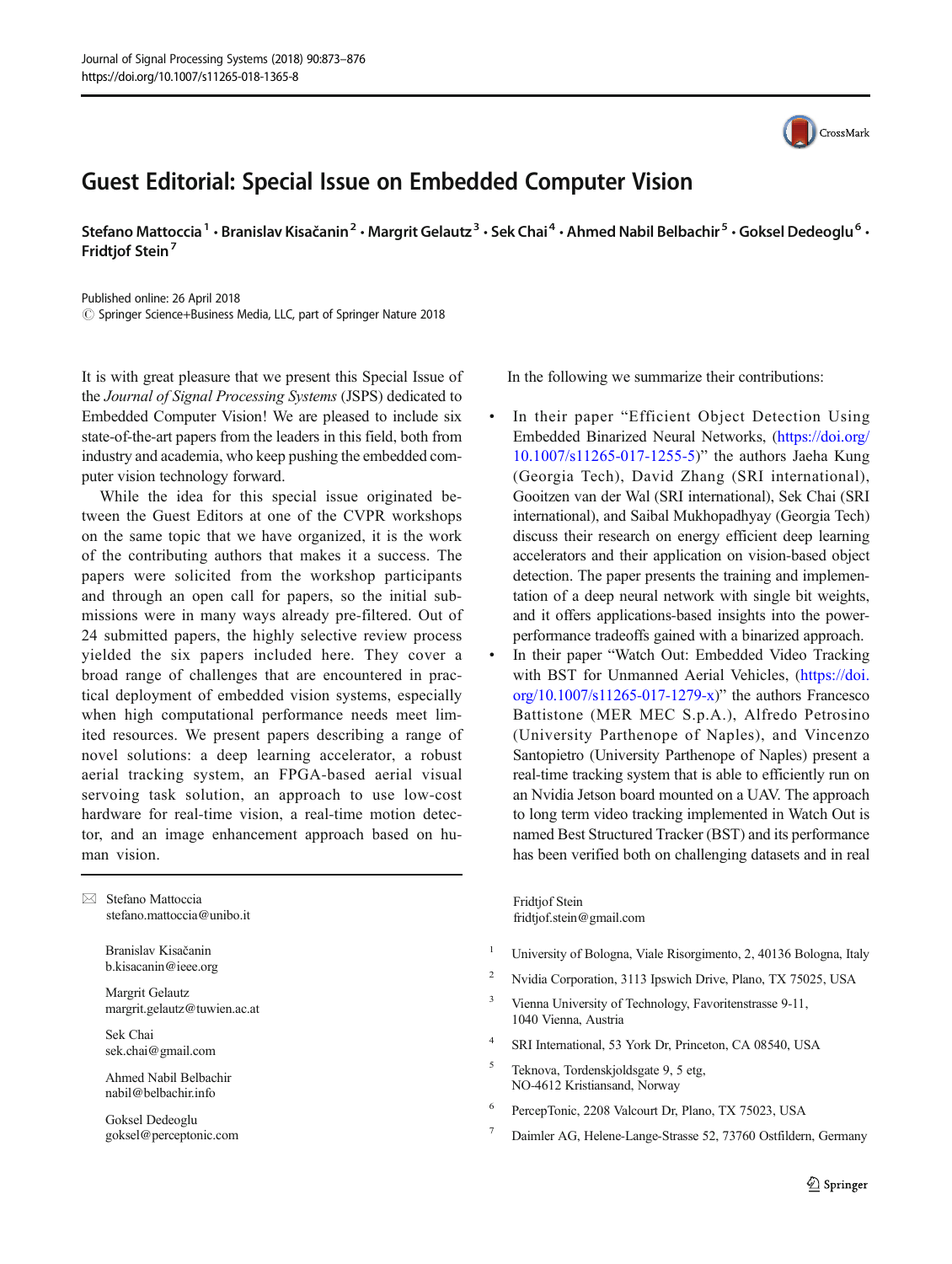situations using an Nvidia Jetson board mounted on a drone. Results show that a robust system, like Watch Out, can track almost every possible target in real time.

- In their paper "FPGA-Based Fast Response Image Analysis for Orientational Control in Aerial Manipulation Tasks, ([https://doi.org/10.1007/s11265-](https://doi.org/10.1007/s11265-017-1286-y) [017-1286-y\)](https://doi.org/10.1007/s11265-017-1286-y)" the authors Robert Ladig, Suphachart Leewiwatwong, and Kazuhiro Shimonomura (all from Ritsumeikan University) explore the feasibility of using an on-board field-programmable gate array (FPGA) for aerial visual servoing tasks. They successfully designed a novel derivative of Fast Increment Hough Transform 2 (FIHT2) fit for implementation on an FPGA. The algorithm is able to identify the orientation and distance of barlike objects even in cluttered environments, solely by using the FPGA and a monocular camera image. The algorithm is then tested against a practical real-life application, where a gripper mounted on an aerial robot is able to autonomously align towards a bar-like object using this method.
- In their paper "Image Processing Units on Ultra-low-cost Embedded Hardware: Algorithmic Optimizations for Real-time Performance, [\(https://doi.org/10.1007/s11265-](https://doi.org/10.1007/s11265-017-1267-1) [017-1267-1\)](https://doi.org/10.1007/s11265-017-1267-1)" the authors Suraj Nair (TUM CREATE, Singapore), Nikhil Somani (TUM CREATE, Singapore), Artur Grunau (Technische Universitat Munchen), Emmanuel Dean-Leon (Technische Universität München), and Alois Knoll (Technische Universität München) discuss the growing popularity of low cost single board computers (SBC) and how they can be used to build real-time computer vision (CV) applications. One of the key challenges presented and addressed in the paper is how popular computer vision algorithms can be mapped to the graphics processor of such SBCs given no support for high-level GPU APIs such as CUDA or OpenCL. Taking RaspberryPi, one of the most commonly used SBCs, as a demonstration platform the authors present the re-engineering of CValgorithms to overcome the hardware limitations of the SBC's GPU while still achieving real-time performance.
- In their paper "Real-Time Embedded Motion Detection via Neural Response Mixture Modeling, [\(https://doi.org/](https://doi.org/10.1007/s11265-017-1265-3) [10.1007/s11265-017-1265-3](https://doi.org/10.1007/s11265-017-1265-3))" the authors Mohammad Javad Shafiee (University of Waterloo), Parthipan Siva (Aimetis Corporation), Paul Fieguth (University of Waterloo), and Alexander Wong (University of Waterloo) discuss their new research on utilizing deep neural networks for real-time applications on embedded systems. They propose a new framework to do real-time motion detection via the rich deep feature extracted from the neural response of an efficient, stochastically-formed deep neural network, the so-called StochasticNet. The

neural response features are utilized to construct Gaussian mixture models to detect motion in a scene. The Neural response mixture (NeRM) model is examined and performed on an Axis surveillance camera in a realtime manner. Results show that the proposed NeRM approach can improve the GMM performance with fewer false detections and illustrates the possibility of utilizing deep neural networks on embedded devices in real-time applications.

In their paper "Digital Image Fusion Using HVS in Block Based Transforms, ([https://doi.org/10.1007/s11265-017-](https://doi.org/10.1007/s11265-017-1252-8) [1252-8\)](https://doi.org/10.1007/s11265-017-1252-8)" the authors Vadhi Radhika (Jawaharlal Nehru Technological University), Kilari Veeraswamy (QIS College of Engineering and Technology), and Samayamantula Srinivas Kumar (Jawaharlal Nehru Technological University) present an image enhancement method based on human visual system (HVS) and block transforms. Their method shows improvements in achieved quality while having reduced complexity compared to earlier methods.

Embedded computer vision as a field has been at the forefront of solving practical issues of computer vision and we hope this special issue will help shed light on the many current and future applications that it has made possible.

Guest Editors of the JSPS Special Issue on Embedded Computer Vision. Stefano Mattoccia, Branislav Kisačanin, Margrit Gelautz, Sek Chai, Nabil Belbachir, Goksel Dedeoglu, Fridtjof Stein



Stefano Mattoccia received a Master degree in Electronic Engineering and a Ph.D. in Computer Science and Engineering from University of Bologna, respectively, in 1997 and 2002. Currently he is Associate Professor at the School of Engineering and Architecture of the University of Bologna, Department of Computer Science and Engineering. His research interests include computer vision, 3D vision, machine learning, and embedded vision and he regularly

serves as reviewer for major journals and conferences in these fields. He was General Chair of the 2016 CVPR Embedded Vision Workshop, Program Chair of the same workshop in 2015 and 2014, Area Chair of the IEEE International Conference on Multimedia & Expo ICME in 2014 and 2013 and a Guest Editor in 2013 for IEEE Journal of Selected Topics in Signal Processing for a special issue on Emerging Techniques in 3D.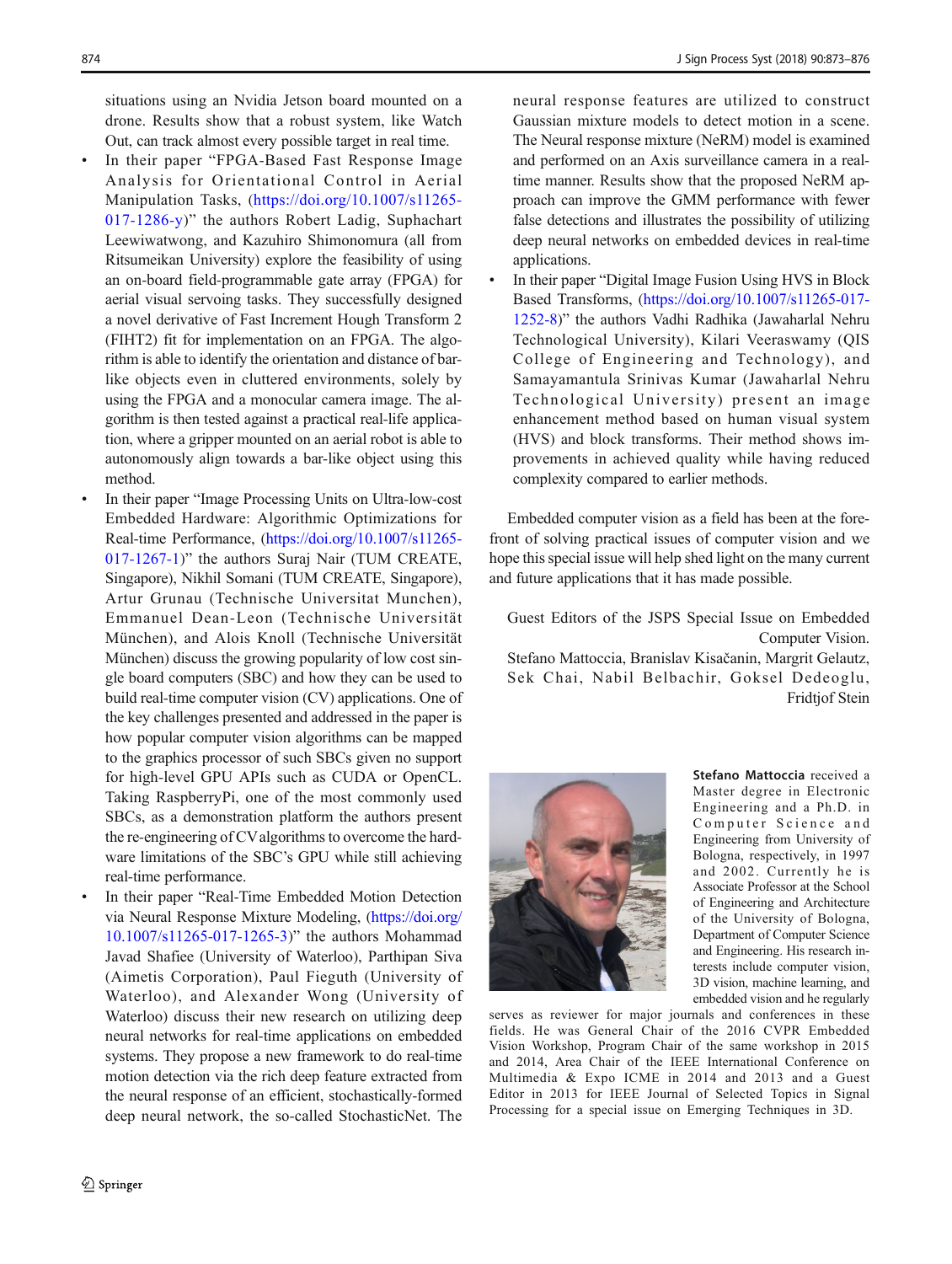

Branislav Kisačanin received M.S. and Ph.D. degrees in EE/ CS from the University of Illinois at Chicago in 1998. While at Delphi (1998–2007) he pioneered the embedded vision approach in development of automotive vision systems and was inducted into the Delphi Innovation Hall of Fame. While at Texas Instruments (2007– 2013) he co-founded a skunkworks project that delivered EVE, a popular automotive vision accelerator. At Interphase (2013–

2015) he contributed embedded vision algorithms and production code for PenVeu, an interactive electronic pen. Since 2015 he has been with Nvidia, working on development of PVA, a vision accelerator for Xavier, the first SoC for autonomous vehicles. Branislav was a General Chair of the CVPR Embedded Vision Workshop several times, most recently in 2013, and a co-editor of the books Embedded Computer Vision (Springer, 2009) and Advances in Embedded Computer Vision (Springer, 2014).



Sek Chai is a technical director at SRI International. He manages research and development programs in power efficient systems, high performance computing, computer vision, and machine learning. He currently leads projects in lifelong learning by enabling AI systems to know what to learn and when. Prior to joining SRI, he developed imaging and video solutions for nextgeneration mobile devices and home broadband products at Motorola Labs. He is a senior

member of IEEE and ACM, and holds a Ph.D. in Electrical Engineering from Georgia Tech. Sek was a co-editor of the book Embedded Computer Vision (Springer, 2009). He is also a key member of the CVPR Embedded Vision Workshop (2008–2018) and CVPR Vision Industry and Entrepreneur Workshop (2013–2017).



Margrit Gelautz is an associate professor at the Department of Informatics at Vienna University of Technology, Austria. She obtained her Ph.D. degree in Telematics from Graz University of Technology, Austria, in 1997. Afterwards, she spent two years as a visiting scholar at the EE Department of Stanford University, USA, working in the field of radar remote sensing. At Vienna University of Technology, she built up a research group on Image and Video Analysis &

Synthesis, with a focus on 3D reconstruction and algorithms for stereo analysis, image matting and related applications. She was director of the Doctoral College on Computational Perception at Vienna University of Technology (2010–2013), and vice chair of the IEEE Austria Section (2012–2014). She acts as a reviewer for major journals, including IEEE PAMI, IEEE TCSVT and IEEE TIP, and serves as a project evaluator for the European Union and several national research funding agencies. Margrit was a General Chair of the 2013 CVPR Embedded Vision workshop and a co-editor of the book Advances in Embedded Computer Vision (Springer, 2014).



Ahmed Nabil Belbachir was awarded a Ph.D. in Computer Science from Vienna University of Technology (Austria) in 2005 and the engineering degree in electronics from the University of Science and Technology of Oran (Algeria) in 1996. Currently, he is the head of the department " Smart Instrumentation" at Teknova (Norway) with the strategical objective to bring leading edge technologies and outstanding research ideas to industrial prototypes

within the key markets of its partners and customers that are the Offshore Oil and Gas, metal-production process industries and energy sectors. He is also chief scientist with a research focus on smart cameras and machine intelligence. His research interests include pattern analysis, computer vision, computational intelligence and (embedded) real-time systems. He has published more than 80 peer-reviewed scientific papers, including two books: "Smart Cameras" as editor and "On-board Processing for Infrared Observatories" as author. He is the holder of four patents. Nabil was a General Chair of the CVPR Embedded Vision Workshop several times, most recently in 2012.